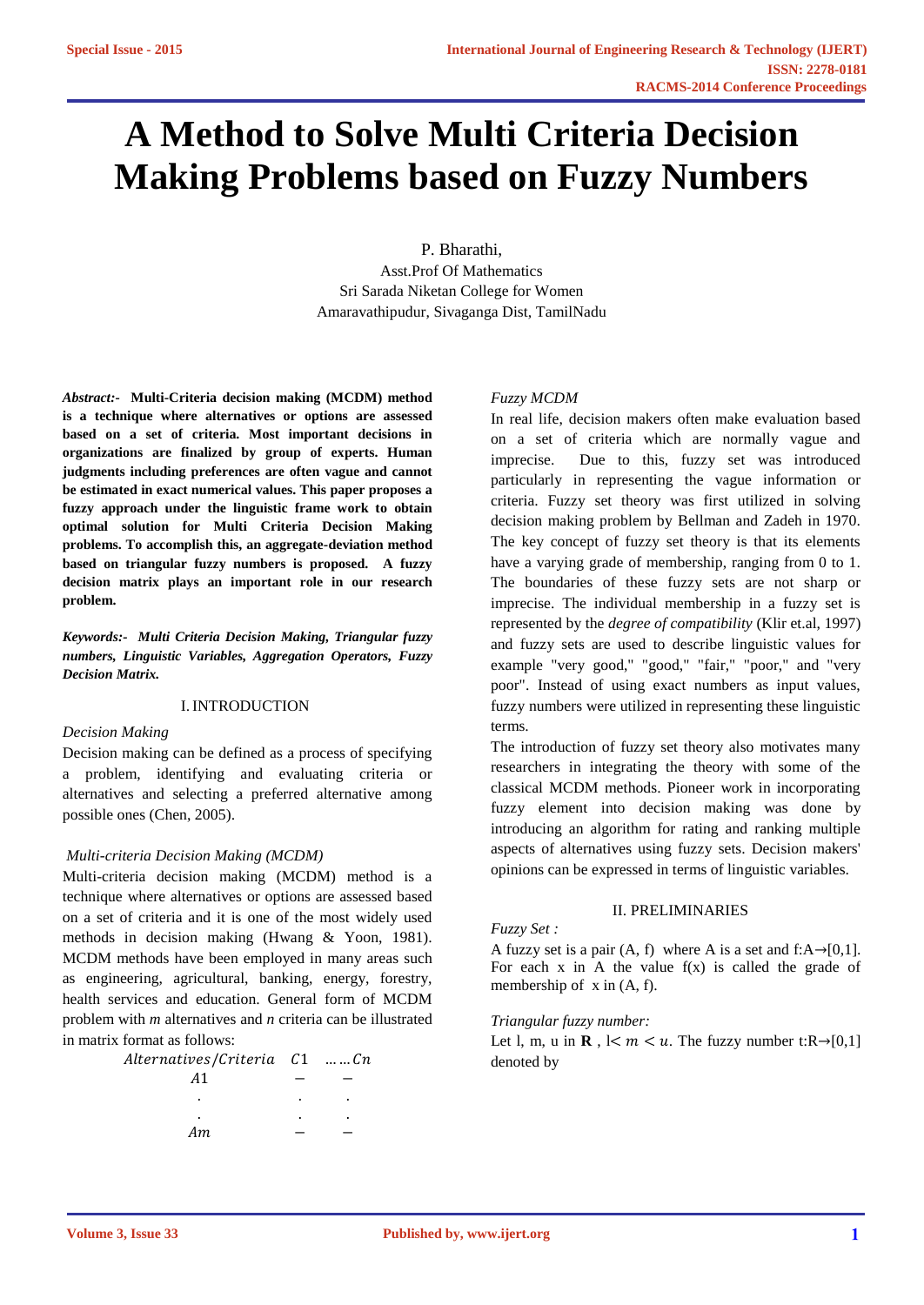$$
t = \begin{cases} 0 & \text{if } x < l \\ \frac{x - l}{m - l} & \text{if } l \le x \le m \\ \frac{u - x}{u - m} & \text{if } m \le x \le u \\ 0 & \text{if } x > u \end{cases}
$$

is called a triangular fuzzy number. *Example*: [1, 2, 3]

## *Linguistic Variable[5]:*

A linguistic variable is a variable whose values are words or sentences in a natural or artificial language. These linguistic variables can be expressed in positive triangular fuzzy numbers.

#### III. PROPOSED METHOD

- Collect the evaluation of alternatives by expert decision makers with respect to all criteria in terms of linguistic variables and we can form a decision matrix.
- Replace each linguistic variable by corresponding fuzzy number.
- Aggregate the fuzzy numbers in column wise based on criteria  $C_1, C_2, \ldots$ ...
- Aggregate the fuzzy numbers column wise based on decision makers  $P_1, P_2, \ldots$ .
- Find the deviation of each triangular fuzzy number.
- The fuzzy number with minimum deviation comes first in ranking order [ascending].

#### IV COMPUTATIONAL ASPECTS

Suppose group of expert decision makers want to select a most suitable candidate from several alternatives based on some criteria.

## *STEP 1*

Evaluation of alternatives by expert decision makers with respect to all criteria in terms of linguistic variables.

#### *Linguistic frame work* [5]

| Very Poor   | VP | (0,0,1)   |
|-------------|----|-----------|
| Poor        | P  | (0,1,3)   |
| Medium Poor | MP | (1,3,5)   |
| Fair        | F  | (3,5,7)   |
| Medium Good | MG | (5,7,9)   |
| Good        | G  | (7,9,10)  |
| Very Good   | VG | (9,10,10) |

|                | Evaluation table |                  |       |       |                |  |          |  |  |  |                        |                      |                      |
|----------------|------------------|------------------|-------|-------|----------------|--|----------|--|--|--|------------------------|----------------------|----------------------|
|                |                  | $\overline{C}_1$ |       |       | C <sub>2</sub> |  |          |  |  |  | $\overline{\ldots}C_m$ |                      |                      |
| $\mathbf{P}_1$ | A <sub>1</sub>   | $L_1$            | $L_2$ | $L_3$ |                |  | $\cdots$ |  |  |  |                        | $\bullet\bullet$     |                      |
|                |                  |                  |       |       |                |  |          |  |  |  |                        |                      |                      |
|                | $A_n$            |                  |       |       |                |  |          |  |  |  |                        |                      |                      |
| P <sub>2</sub> | $A_1$            |                  |       |       |                |  |          |  |  |  |                        | $\ddot{\phantom{0}}$ | $\ddot{\phantom{0}}$ |
|                |                  |                  |       |       |                |  |          |  |  |  |                        |                      |                      |
| $P_{k}$        |                  |                  |       |       |                |  |          |  |  |  |                        |                      |                      |
|                | $A_n$            |                  |       |       |                |  |          |  |  |  |                        |                      |                      |

Here  $C_1$ ,  $C_2$ ,.... are the criteria.  $A_1$ ,  $A_2$ ,  $A_3$ .... are the alternatives.  $P_1, P_2, \ldots$  are the decision makers.  $L_1, L_2, \ldots$  are the linguistic variables.

## *STEP 2*

To construct a fuzzy decision matrix replace each linguistic variable by corresponding fuzzy number.

## *STEP 3*

Aggregate the fuzzy numbers in column wise based on criteria  $C_1, C_2, \ldots$  by using the formula [7],

$$
L_{ag} = M_{ag} - \frac{1}{\prod_{\substack{1 \ n \text{ odd}}}^n \frac{1}{m}} , \quad M_{ag} = [\prod_{1}^n m_i]^{\frac{1}{n}} \&
$$

$$
U_{ag} = M_{ag} + \frac{1}{\prod_{\substack{n=1 \ n \{[i-1] \, \text{mod} \, n}}^n} \text{ for all fuzzy numbers } (l_i, m_i, u_i).
$$

Now we have the set of fuzzy numbers( $L_{ag}$ ,  $M_{ag}$ ,  $U_{ag}$ ). and we can form the table,

|                | $P_1$                 |             | $\ldots P_k$ |
|----------------|-----------------------|-------------|--------------|
| A <sub>1</sub> | $F_{ag}$ <sub>1</sub> | $F_{ag\,2}$ |              |
|                |                       |             |              |
|                |                       |             |              |
|                |                       |             |              |
|                |                       |             |              |
| $A_m$          | .                     |             |              |

Where  $F_{\text{ag 1}}$ ,  $F_{\text{ag 2}}$ ........ are fuzzy numbers.

#### *STEP 4*

Aggregate fuzzy numbers column wise using the same formula based on decision makers  $P_1, P_2, \ldots$ .

We get

|                | $\rm r_{ag\,1}$   |
|----------------|-------------------|
| A2             | $F_{ag\,2}$       |
|                |                   |
| A <sub>m</sub> | $F_{\text{ag m}}$ |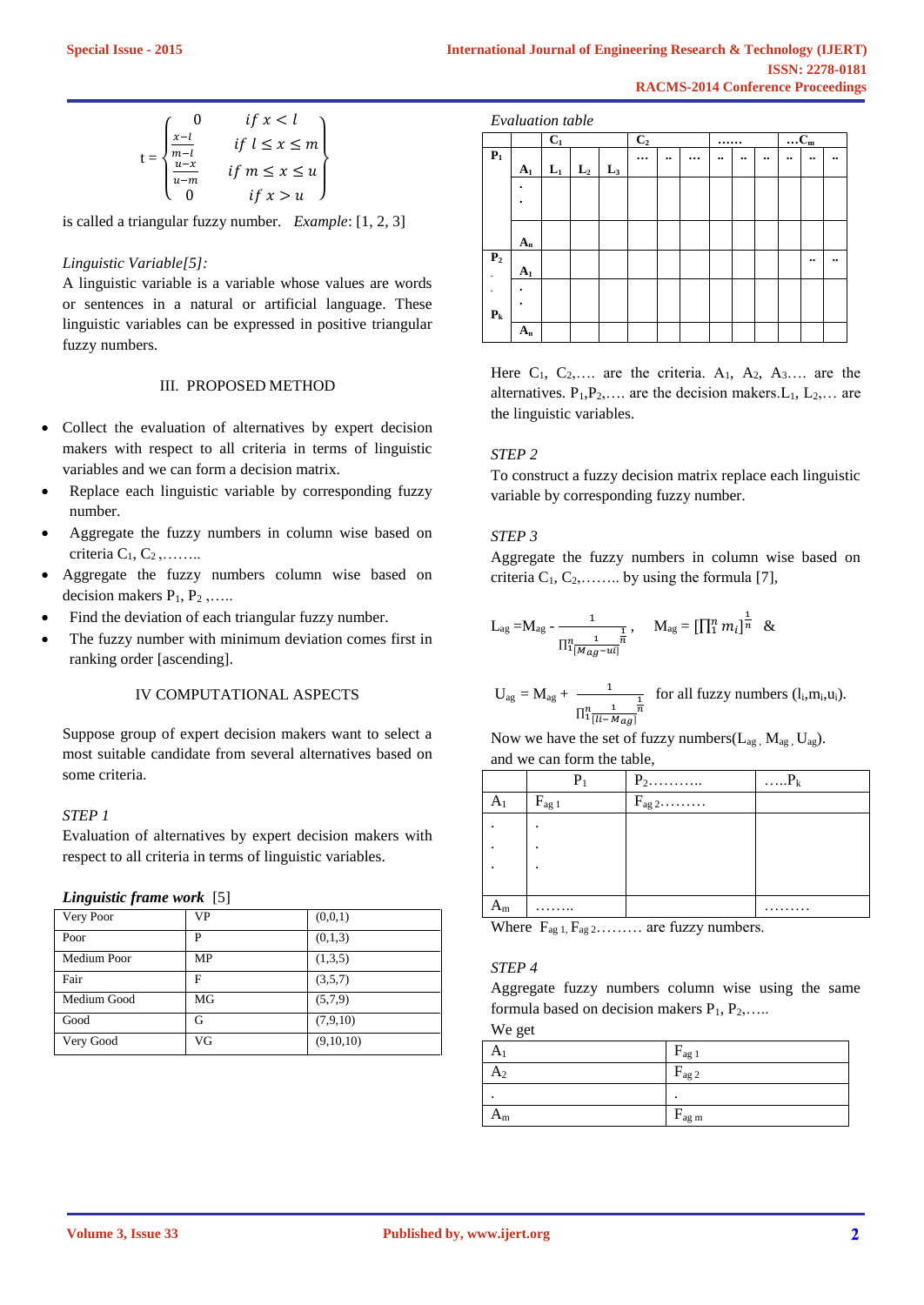## *STEP 5*

Find the deviation in triangular fuzzy number by using the formula D<sub>f</sub> =( $u - l$ ) +  $\frac{m-l}{2+l}$  $\frac{m-1}{3+l}$  where (l,m,u) is triangular fuzzy number.

## *STEP 6 [CONCLUSION]*

The fuzzy number with minimum deviation  $(D_f)$  comes first in ranking order [ascending].

## V NUMERICAL EXAMPLE

Suppose 3 expert decision makers want to select a most suitable computer programmer from 3 alternatives based on 5 criteria which are attitude, communication skills, hardworking, general knowledge, and programming knowledge.

# *STEP 1*

Collect the evaluation of alternatives by expert decision makers with respect to all criteria in terms of linguistic variables and we can form a decision matrix[6].

|                              | $C_1$  |                |        | C <sub>2</sub> |                |        | $C_3$             |                |        | C <sub>4</sub> |             |        | $C_5$          |                |        |
|------------------------------|--------|----------------|--------|----------------|----------------|--------|-------------------|----------------|--------|----------------|-------------|--------|----------------|----------------|--------|
|                              | A      | A <sub>2</sub> | A      | ${\bf A_1}$    | A <sub>2</sub> | $A_3$  | A                 | A <sub>2</sub> | $A_3$  | ${\bf h}_1$    | ${\bf A_2}$ | $A_3$  | B <sub>1</sub> | A <sub>2</sub> | $A_3$  |
| P                            | 1<br>М | G              | 3<br>V | G              | V              | М      | $\mathbf{1}$<br>F | V              | G      | V              | V           | V      | F              | V              | G      |
| $\mathbf 1$                  | G      |                | G      |                | G              | G      |                   | G              |        | G              | G           | G      |                | G              |        |
| P<br>$\overline{\mathbf{c}}$ | G      | G              | G      | М<br>G         | V<br>G         | G      | G                 | V<br>G         | М<br>G | G              | V<br>G      | v<br>G | F              | М<br>G         | G      |
| IP<br>3                      | М<br>G | М<br>G         | F      | F              | V<br>G         | V<br>G | G                 | G              | V<br>G | v<br>G         | V<br>G      | M<br>G | F              | G              | М<br>G |

## *STEP 2*

Replace each linguistic variable by corresponding fuzzy number.

|               |                |          | <b>FUZZY DECISION MATRIX</b> |                |                |           |
|---------------|----------------|----------|------------------------------|----------------|----------------|-----------|
|               |                | C1       | C1                           | C <sub>3</sub> | C <sub>4</sub> | C5        |
| $P_1$         | A <sub>1</sub> | (5,7,9)  | (7,9,10)                     | (3,5,7)        | (9,10,10)      | (3,5,7)   |
|               | A <sub>2</sub> | (7,9,10) | (9,10,10)                    | (9,10,10)      | (9,10,10)      | (9,10,10) |
|               | $A_3$          | 9,10,10  | (5,7,9)                      | (7,9,10)       | (7.9.10)       | (7,9,10)  |
| ${\bf P}_{2}$ | A <sub>1</sub> | (7,9,10) | (5,7,9)                      | (7,9,10)       | (7,9,10)       | (3,5,7)   |
|               | A <sub>2</sub> | (7,9,10) | (9,10,10)                    | (9,10,10)      | (9,10,10)      | (5,7,9)   |
|               | $A_3$          | (7,9,10) | (7,9,10)                     | (5,7,9)        | (9,10,10)      | (7,9,10)  |
| $P_3$         | A <sub>1</sub> | (5,7,9)  | (3,5,7)                      | (7,9,10)       | (9,10,10)      | (3,5,7)   |
|               | A <sub>2</sub> | (5,7,9)  | (9,10,10)                    | (7,9,10)       | (9,10,10)      | (7,9,10)  |
|               | $A_3$          | (3,5,7)  | (9,10,10)                    | (9,10,10)      | (5,7,9)        | (5,7,9)   |

## *STEP 3*

Aggregate the fuzzy numbers in column wise based on criteria  $C_1, C_2, \ldots$ ...

|                  |                | C <sub>1</sub>                  | C <sub>2</sub> | $C_3$       | C <sub>4</sub> | $C_5$                           | <b>Aggregation</b>                 |
|------------------|----------------|---------------------------------|----------------|-------------|----------------|---------------------------------|------------------------------------|
| $P_1$            | A <sub>1</sub> | (5,7,9)                         | (7, 9, 10)     | (3,5,7)     | (9,10,10)      | (3,5,7)                         | (6.57, 6.91, 10.1)<br>$\mathbf{2}$ |
|                  | A <sub>2</sub> | (7, 9, 10)                      | (9, 10, 10)    | (9, 10, 10) | (9,10,10)      | (9, 10, 1)<br>$\left( 0\right)$ | (8.82, 9.79, 10)                   |
|                  | $A_3$          | (9, 10, 1)<br>$\left( 0\right)$ | (5,7,9)        | (7,9,10)    | (7,9,10)       | (7, 9, 10)                      | 6.71,<br>8.74.<br>9.66             |
| ${\bf P}_{2}$    | A <sub>1</sub> | (7,9,10)                        | (5,7,9)        | (7,9,10)    | (7, 9, 10)     | (3,5,7)                         | 7.6,<br>(6.39,<br>9.24)            |
|                  | A <sub>2</sub> | (7.9, 10)                       | (9, 10, 10)    | (9,10,10)   | (9,10,10)      | (5.7.9)                         | 8.69,<br>9.12,9.71)                |
|                  | $A_3$          | (7,9,10)                        | (7, 9, 10)     | (5,7,9)     | (9,10,10)      | (7, 9, 10)                      | (6.71, 8.74, 9.66)                 |
| $\mathbf P$<br>3 | A <sub>1</sub> | (5,7,9)                         | (3,5,7)        | (7,9,10)    | (9, 10, 10)    | (3,5,7)                         | (3.97, 6.91, 8.05)                 |
|                  | A <sub>2</sub> | (5,7,9)                         | (9, 10, 10)    | (7,9,10)    | (9,10,10)      | (7,9,10)                        | (6.71,<br>8.93.<br>9.55)           |
|                  | $A_3$          | (3,5,7)                         | (9, 10, 10)    | (9,10,10)   | (5,7,9)        | (5,7,9)                         | 7.55,<br>(5.27,<br>9.02)           |
|                  | We get         |                                 |                |             |                |                                 |                                    |

|                | ${\bf P}_1$         | ${\bf P}_2$        | ${\bf P}_3$        |
|----------------|---------------------|--------------------|--------------------|
| A <sub>1</sub> | (6.57, 6.91, 10.12) | (6.39, 7.6, 9.24)  | (3.97, 6.91, 8.05) |
| A <sub>2</sub> | (8.82, 9.79, 10)    | 8.69, 9.12, 9.71)  | (6.71, 8.93, 9.55) |
| $A_3$          | (6.71, 8.74, 9.66)  | (6.71, 8.74, 9.66) | (5.27, 7.55, 9.02) |

#### *STEP 4*

Aggregate the fuzzy numbers column wise based on decision makers  $P_1, P_2, \ldots$ .

| <b>Total evaluation</b> |
|-------------------------|
| (6.07, 7.02, 8.93)      |
| (8.46, 9.07, 9.73)      |
| (6.73, 8.15, 9.40)      |

# *STEP 5*

Find the deviation in triangular fuzzy number by using  $m-l$ 

$$
D_f = (u - l) + \frac{m - l}{3 + l} \; .
$$

For A1 ( l=6.07,m=7.02,u=8.93) **Df=2.96** For A2 ( l=8.46,m=9.07,u=9.73) **Df=1.32**

For A3 ( l=6.73, m=8.15, u=9.40) **Df=2.82**

## *STEP 6*

The fuzzy number  $A_2$  with minimum deviation  $D_f=1.32$ comes first in ranking order [ascending]. The final ranking order is  $A_2, A_3, A_1$ .